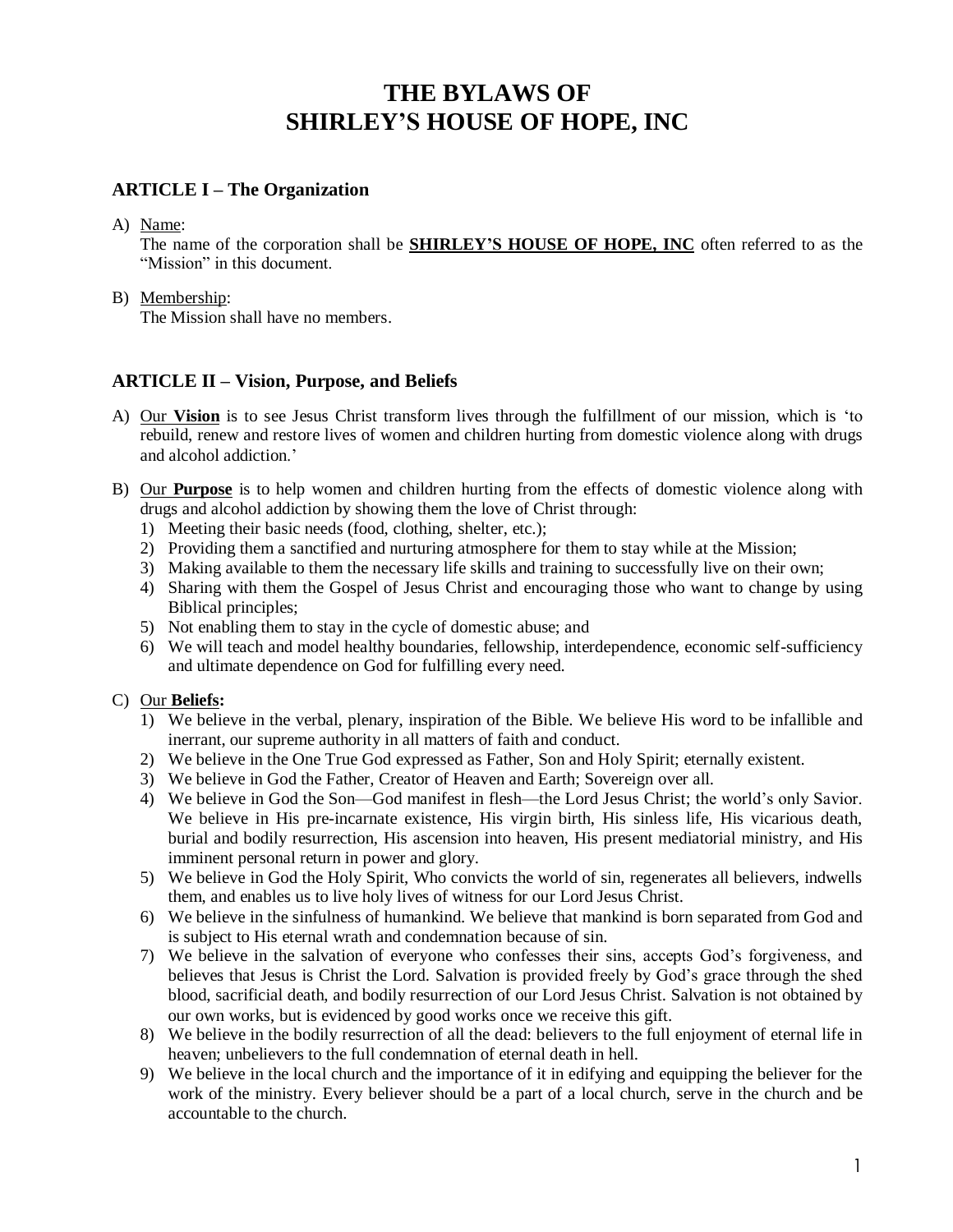# **ARTICLE III – Board of Directors**

A) Board Role, Size and Compensation:

- 1) Powers: The Board of Directors is responsible for all business and policy of the Mission and delegates responsibility for day-to-day operations to the staff under the direction of the Executive Director.
- 2) Reports: The Board of Directors will receive reports from the Executive Director, Secretary, Treasurer and any other persons deemed necessary.
- 3) Size: The Board of Directors shall have up to fifteen (15) and not fewer than five (5) members.
- 4) Term of Service: Directors (other than the Executive Director) will not serve for more than 2 consecutive 3-year terms (with a minimum of 1 year off before serving additional term(s)).
- 5) Although Directors and Officers will normally be elected at the annual meeting, The Board has authority to fill vacancies that may occur between annual meetings. For purposes of determining term of service, a Director, elected separately from the annual election process, is presumed to have begun service at the annual meeting prior to his/her election.
- 6) Compensation: The Board of Directors shall not receive any compensation other than reasonable expenses.

#### B) Qualifications for Directors:

- 1) Personal acceptance and confession of Jesus Christ as Lord and Savior, thus having experienced the new birth.
- 2) Personal, consistent walk with the Lord Jesus Christ as evidenced by:
	- a) Regular attendance, good standing, and service in a local evangelical church;
	- b) Family/home life in order;
	- c) Good reputation in their church and community; and
	- d) Regular time spent in the Word of God (Bible) and prayer.
- 3) Endorsement of the pastor or elders of their church.
- 4) Wholehearted accord with the purpose, vision, and beliefs of the Mission.
- 5) Shall have the unanimous consent of the Board of Directors.
- C) The Executive Director:
	- 1) Must meet the qualifications of a Director.
	- 2) Is an ex-officio non-voting member of the Mission's Board of Directors.
	- 3) Is hired or dismissed by the Board of Directors, is subject to the direction of the Board of Directors, including an annual review by the Board of Directors.
	- 4) Directs the staff and day-to-day operations of the Mission, including ultimate responsibility for hiring, dismissing, and supervising each member of the staff, paid or unpaid. Ensures an annual review of every paid staff member is conducted.
	- 5) Performs all duties as may be incident to this office.
- D) Rights of Inspection:
	- 1) Each Director shall have the absolute right at any reasonable time to inspect and copy all books, records, and documents of every kind and to inspect the physical properties of the mission. Client case management and mentoring notes are exempted.
	- 2) This will only be for a purpose reasonably related to such person's interest as a Director and with proper notification to the Chair of the Board of Directors.

E) Resignation and Dismissal:

- 1) Any Director/Officer may resign at any time by sending his/her written resignation to the Board of Directors via the Chair (or Vice-Chair, if the Chair resigns).
- 2) Any Director/Officer who believes he/she can no longer subscribe to the purpose, vision, or statement of belief in their entirety shall immediately advise the Chair and submit his/her resignation.
- 3) A Director/Officer may be requested to resign or may be dismissed by a majority vote by the other Board of Directors with or without cause. The Board is particularly concerned with:
	- a) Lack of cooperation with the Board of Directors;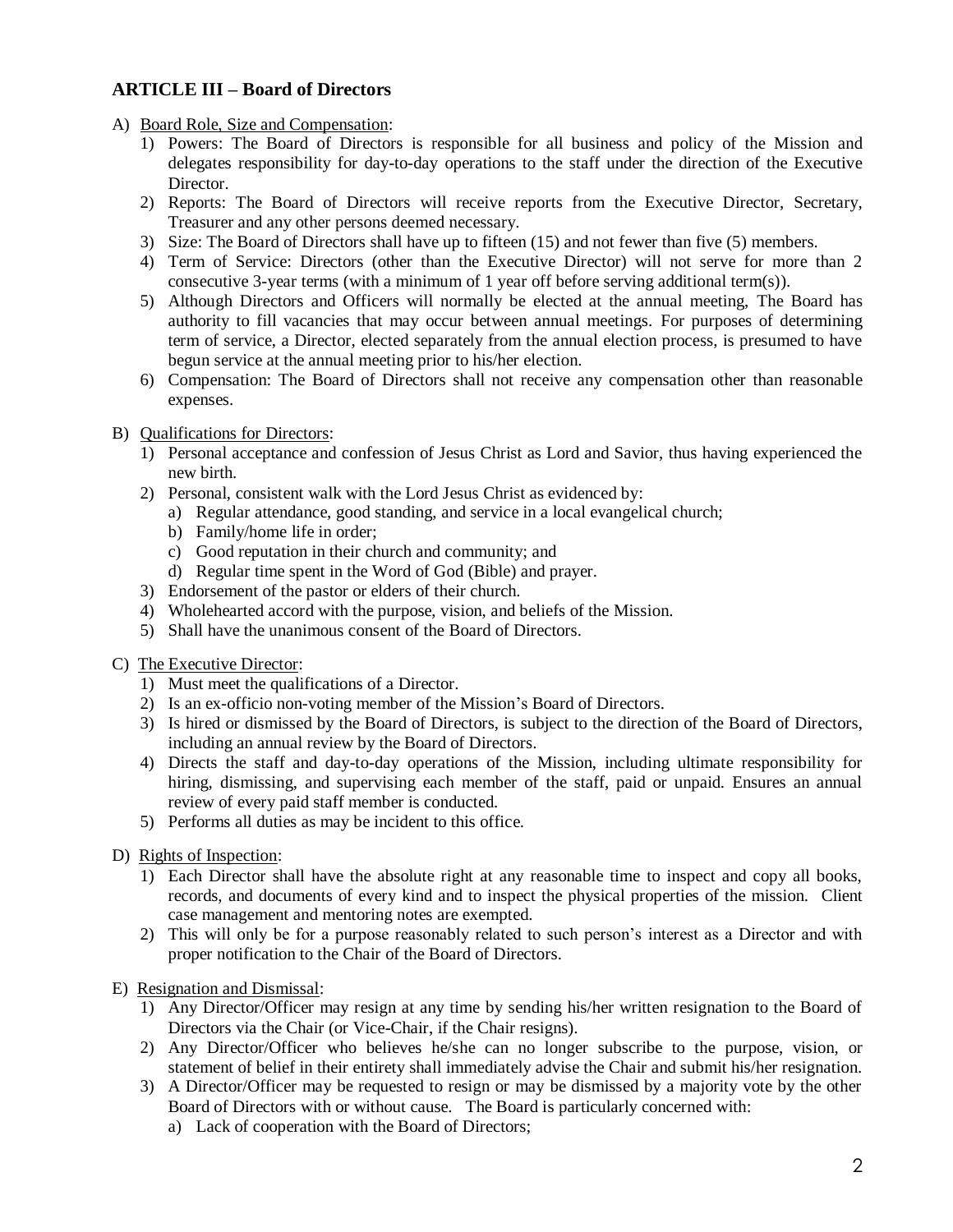- b) Failure to continue to meet the qualifications for membership in Article III, Section B, 1-5;
- c) Creating dissension within the organization or within the Board of Directors; and/or
- d) The Board may establish attendance expectations of Board members.

## **ARTICLE IV – Board Meetings**

- A) Meetings:
	- 1) Annual Meeting: The annual meeting of the Board shall be the first regularly scheduled meeting of the calendar year. The annual meeting agenda shall include approval of Board nominees and election of Officers for the coming year.
	- 2) The Board shall meet regularly and no less often than six times annually, at an agreed upon time and place.
	- 2) Special meetings may be called by the Chair or by any two Directors, provided two days' notice is given to all Directors.
- B) Minutes and Financial Statement:

The Minutes of the previous month's meeting, a monthly financial statement, and the agenda for the upcoming meeting shall be distributed to all Directors prior to the next scheduled meeting.

- C) Quorum and Voting:
	- 1) A majority of the voting members of the Board shall constitute a quorum.
	- 2) Except where otherwise noted, decisions will be made by simple majority vote. Proxy votes will not be permitted.

D) Telephonic Meetings: a conference among Directors by any means of communication through which the participants may simultaneously hear each other during the conference, constitutes a meeting of the Board, if the same notice is given as would be required for a meeting, and if the numbers of Directors participating would be sufficient to constitute a quorum at the meeting.

- E) Action Without Meeting:
	- 1) Any action required or permitted by the Board may be taken by email or phone without a meeting if all Members of the Board consent to such action.
	- 2) Such consent or consents shall have the same effect as a unanimous vote (as if all are present) of the Board and shall be filed with the Minutes of the proceedings of the Board.

# **ARTICLE V – Advisory Groups, Committees, and Task Forces**

A) Advisory Groups, Committees, and Task Forces:

- 1) The Board of Directors may authorize the creation of and approve all Board committees or other groups, in which participants will include at least one Director.
- 2) The Chair and Executive Director are ex officio members of all committees and other groups formed by the Board unless otherwise ordered by the Board of Directors. Except the Executive Director will normally be absent for Committees auditing the ministry or evaluating Executive Director performance or compensation
- 3) The Chair appoints all committees and their Chairs with the exception that the Treasurer is automatically the Chair of the Finance Committee.
- 4) The duties and term of service shall be determined in the authorizing resolution. Such groups, committees shall act in an advisory capacity to the Board of Directors or implement authorized programs of the Board of Directors but shall not be delegated those authorities and responsibilities that the Board of Directors is required to carry out by law.
- B) The Function of Board formed Groups and Committees: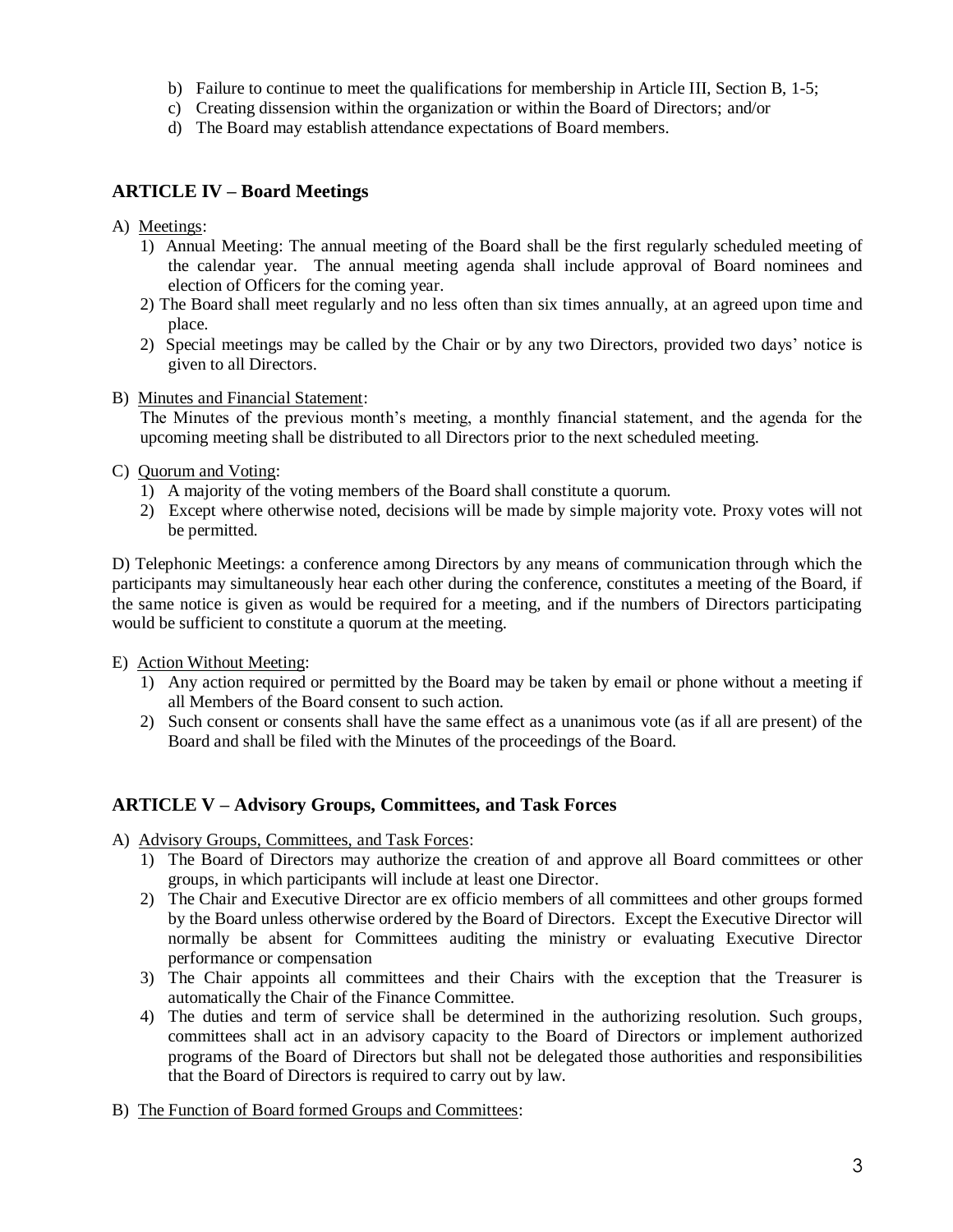- 1) It shall be the function of Board formed groups and committees, to investigate and make recommendations.
- 2) All advisory groups, committees, and task forces shall report to the Board of Directors.
- 3) No standing or special committee shall represent the Mission in an advocacy or opposition to any project without the specific confirmation of the Board of Directors.
- 4) Nor shall any advisory group, committee, or task force take or make public any formal action or make public any resolution, or in any way commit the Mission on a question of policy without first receiving approval of the Board of Directors.

#### C) The Officers:

- 1) The principle officers of the Mission shall be Chair, Vice Chair, Secretary, and Treasurer who are elected annually by the Board of Directors at the first meeting of the year.
- 2) The Chair: The Chair shall be the chief governance officer, shall preside at meetings of the Board, shall assure the integrity and fulfillment of the Board's process, and shall perform all duties incident to the office. The Chair shall present at the monthly Board of Directors' meeting an agenda requiring the consideration and judgment of the Board of Directors
- 3) The Vice-Chair: In the absence of the Chair, shall perform all of the Chair's duties.
- 4) The Secretary: The Secretary shall sign such documents as may require the Secretary's signature, shall ensure that a record is kept of Board and Executive Committee proceedings and shall ensure the integrity of Board documents. In the absence of the secretary, a designated Director will be appointed by the Chair.
- 5) The Treasurer: Shall be a person of high ethical standards, shall ensure accurate financial records and reports, and perform all other duties ordinarily done by a treasurer.

#### D) The Finance Committee:

- 1) The Treasurer is chair of the Finance Committee, which must include two (2) other members.
- 2) The Finance Committee is responsible for recommending financial policies for consideration by the Board.
- 4) The fiscal year shall be the calendar year.
- 5) Financial reports are required to be submitted to the Board at each meeting, showing income, expenditures, and pending income, and other items at the discretion of the Board.

# **ARTICLE VI – Dissolution**

- A) Upon the dissolution of the Mission, the Board of Directors shall, after paying or making provisions for the payment of all of the Mission's liabilities, dispose of all of the Mission's assets exclusively for the purposes of the Mission in such a manner as the Board of Directors shall determine within the guidelines of these Bylaws, or to such organization or organizations organized and operated exclusively for faithbased charitable purposes, qualified by the Internal Revenue Service, Section  $501(c)(3)$  of the Internal Revenue Code of 1986, as now enacted or hereafter.
- B) No part of the funds shall inure, or be disturbed, to the Mission's directors, officers, employees or volunteers, individually or collectively.

### **ARTICLE VII – Amendments**

- A) The Bylaws may be amended by a two-thirds (2/3) majority vote at any Board meeting, providing the following has occurred:
	- 1) The proposed amendment has been presented in writing at a preceding Board meeting; and
	- 2) Proposed amendments must be submitted to the Secretary allowing sufficient time to be sent out with regular Board announcements.